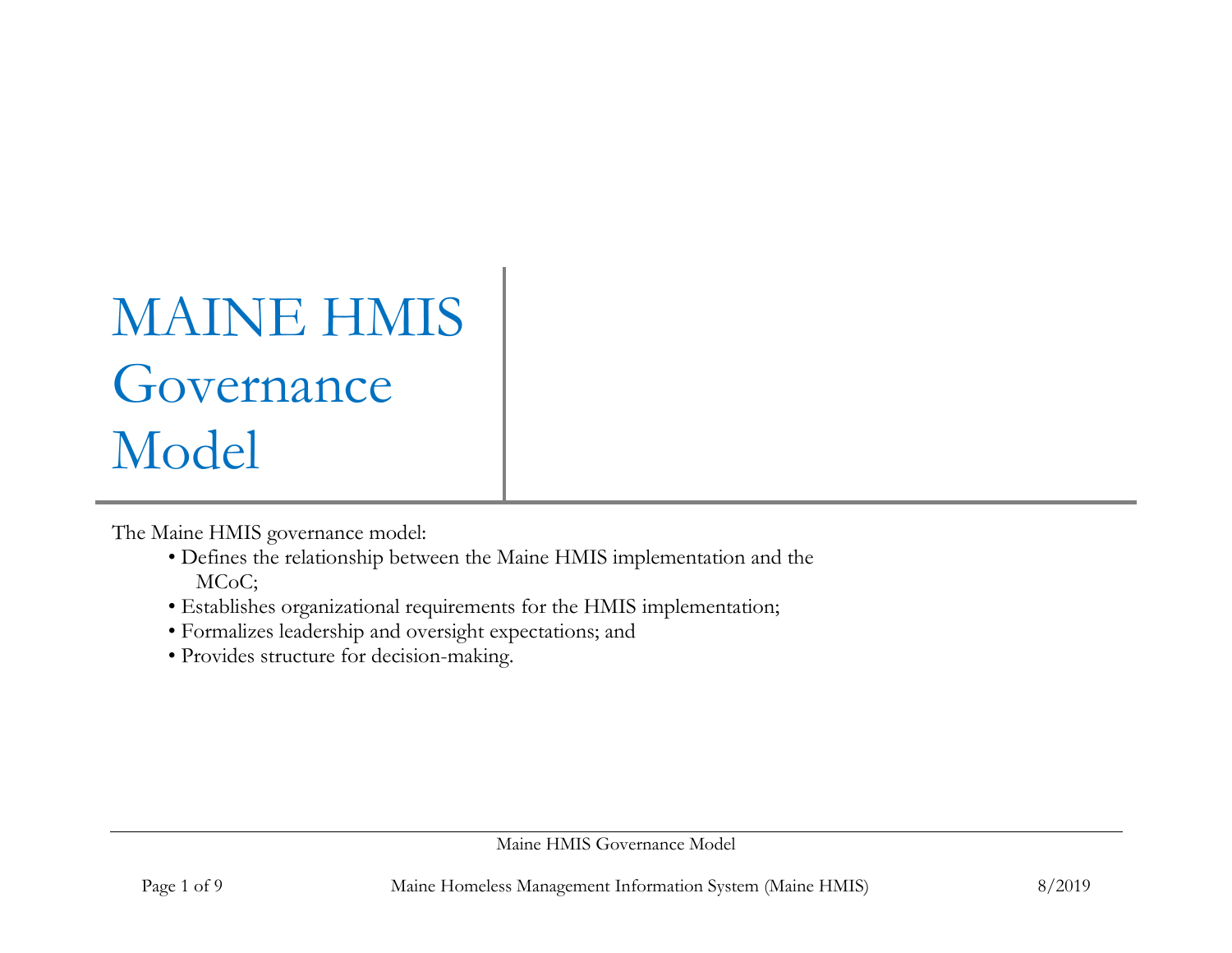## **Table of Contents**

| HMIS Management and Operations – Governance and Management5Error! Bookmark not defined. |  |
|-----------------------------------------------------------------------------------------|--|
|                                                                                         |  |
|                                                                                         |  |
|                                                                                         |  |
|                                                                                         |  |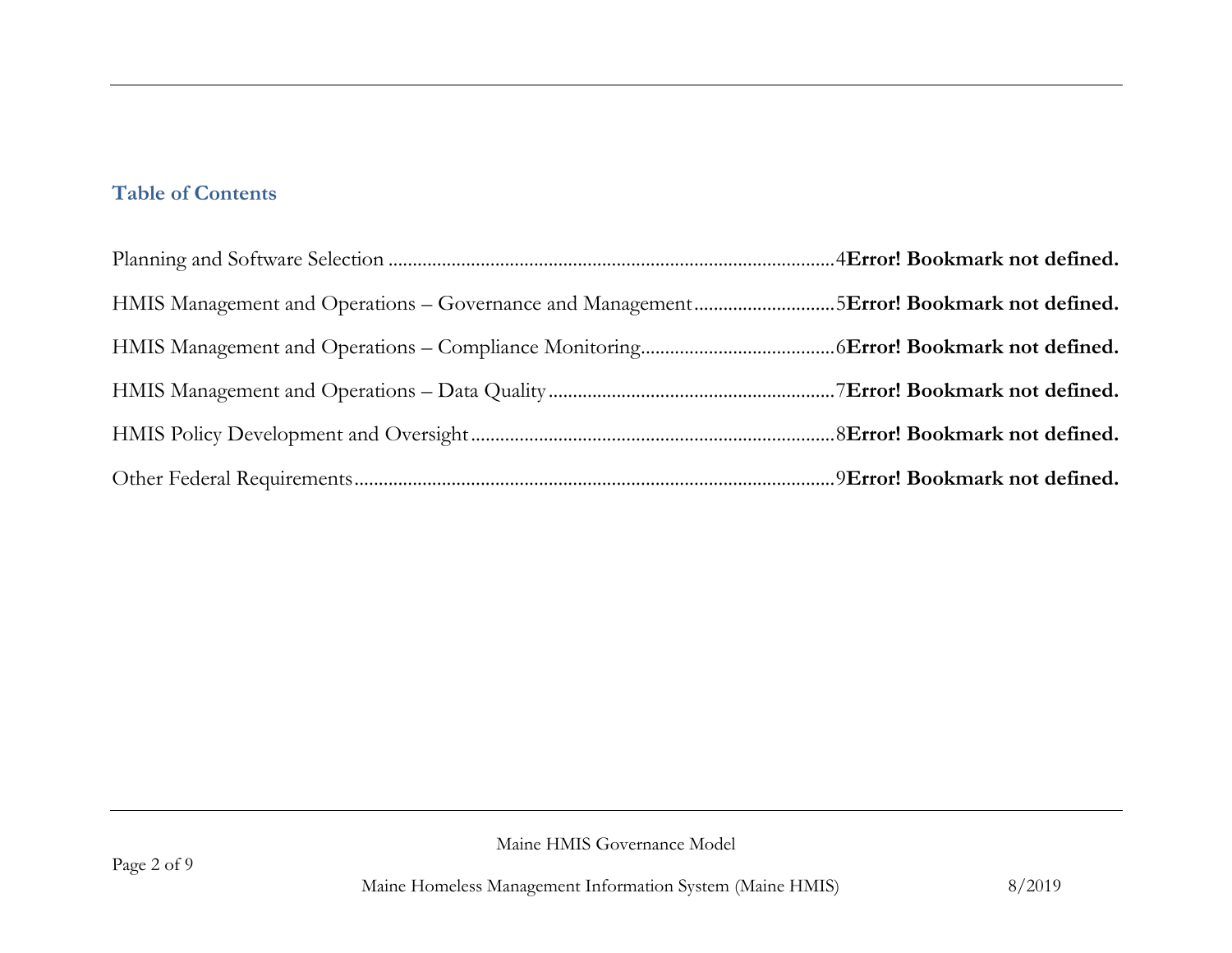The Maine Homeless Management Information System (Maine HMIS) Governance model is developed and formally documented between the HMIS Lead, Grantee, and Continuums of Care (CoC). It ensures that a formal agreement outlining management processes, responsibilities, decision-making structures, and oversight of the HMIS project has been executed (as evidence by a Memorandum of Understanding (MOU)). In order to be approved, the Maine HMIS Data Committee creates the Governance model; then looks to the MCoC leadership for full agreement and sign off.

Maine HMIS policy is agreed upon and revised when necessary through MCoC representation on the statewide Maine HMIS Data Committee. The Committee evaluates information regarding policy recommendations provided from the MCoC. The Committee reaches consensus on policy decisions and provides those to the MCoC for review and approval. Once the recommendations are approved by the MCoC, they are incorporated into Maine HMIS policy.

The MCoC Board, the MCoC, and the HMIS Lead agree to comply with HUD regulations and HUD guidance. If there is a conflict or a question of interpretation, HUD regulations and HUD guidance will control this HMIS charter.

The tables in this document show the responsible entities that govern the following HMIS activities:

- [Planning and Software Selection](#page-3-0)
- [HMIS Management and Operations](#page-4-0)  Governance and Management
- [HMIS Management and Operations](#page-5-0)  Compliance Monitoring
- [HMIS Management and Operations](#page-6-0)  Data Quality
- [HMIS Policy Development and Oversight](#page-7-0)
- [Other Federal Requirements](#page-8-0)
- **NOTE:** Be sure to check the Maine HMIS website at<https://mainehmis.org/> to ensure you have the most up-to-date version of this document. On the top of the home page, click documents and then HMIS Governance Documents. The Maine HMIS Glossary and the Maine HMIS Org Chart can also be found on the website.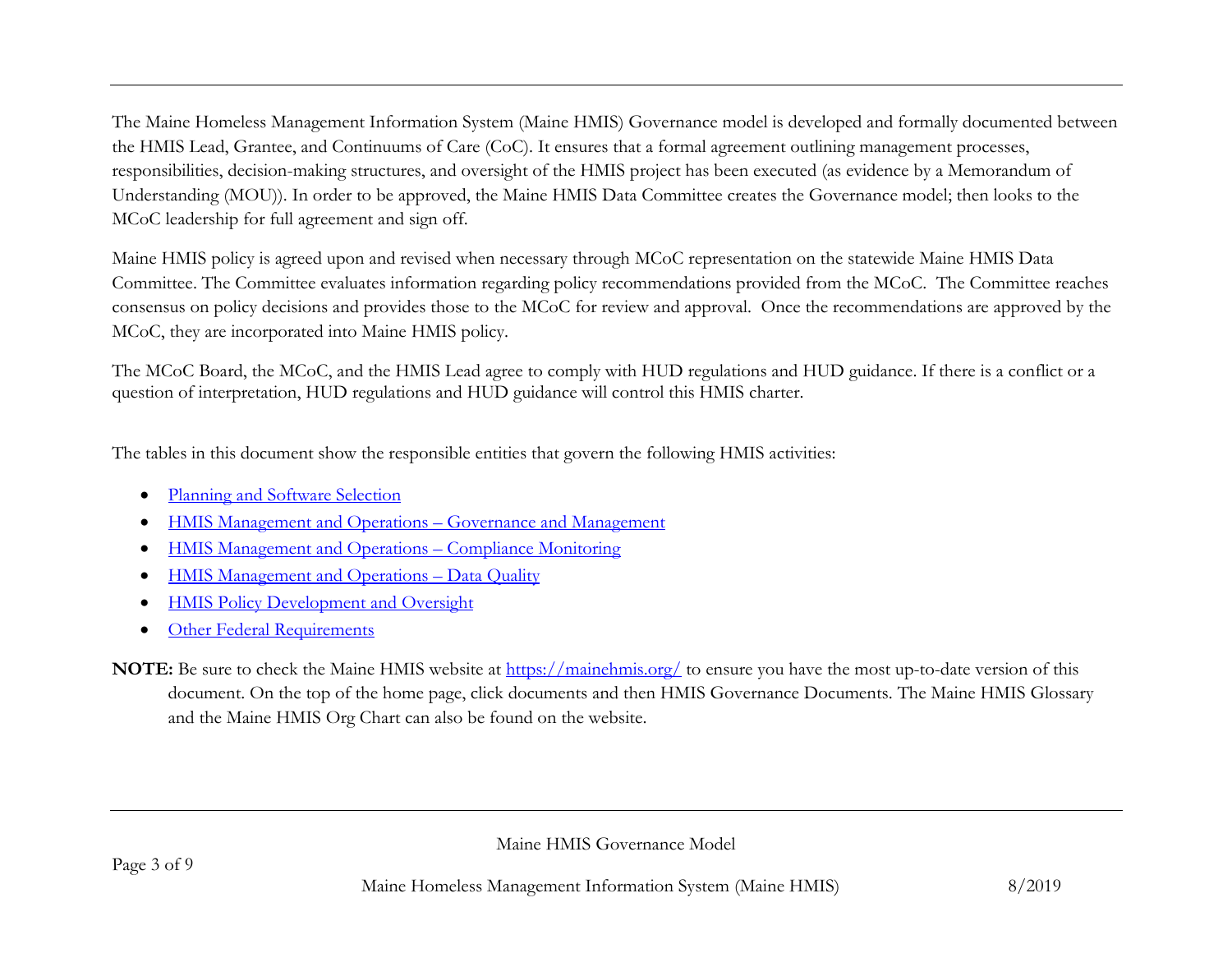## MCoC Names: Maine Continuum of Care MCoC Subcommittee: Maine HMIS Data Committee HMIS Lead: MaineHousing

<span id="page-3-0"></span>

| <b>Governance Area</b>                                                                                                                                                                                                                                   | <b>Responsible Entity</b> |                  |                                        |                           |       |
|----------------------------------------------------------------------------------------------------------------------------------------------------------------------------------------------------------------------------------------------------------|---------------------------|------------------|----------------------------------------|---------------------------|-------|
| <b>Planning and Software Selection</b>                                                                                                                                                                                                                   | <b>MCoC</b>               | <b>HMIS</b> Lead | Maine<br><b>HMIS Data</b><br>Committee | Participating<br>Agencies | Other |
| <b>HMIS Planning and Strategic Activities – Ensures that activities related to</b><br>HMIS growth and use are developed, reviewed regularly, and are in accordance<br>with the MCoC's goals.                                                             | X                         | X                | X                                      |                           |       |
| <b>HMIS Program Milestones Development</b> – Identifies general milestones for<br>project management, including training, expanded system functionality, etc.                                                                                            | $\mathbf{x}$              | X                | X                                      |                           |       |
| Universal Data Elements - Ensures that the HMIS is able to manage the<br>collection of each data element and corresponding response categories for the<br>Universal Data Elements as outlined in the Current HMIS Data Standard.                         |                           | X                |                                        |                           |       |
| <b>Project-Specific Data Elements</b> – Ensures that the HMIS is able to manage<br>the collection of each data variable and corresponding response categories for<br>the Project-specific data elements as outlined in the Current HMIS Data<br>Standard |                           | X                |                                        |                           |       |
| <b>Unduplicated Client Records</b> - Ensures the HMIS is able to generate a<br>summary report of the number of unduplicated client records that have been<br>entered into the HMIS.                                                                      |                           | X                |                                        |                           |       |
| <b>Required Federal Reporting – Ensures the HMIS is consistently able to</b><br>produce a reliable required federal reports.                                                                                                                             |                           | X                |                                        |                           |       |
| <b>HMIS Reports -</b> Ensures the HMIS generates other client served, utilization<br>summary, and demographic reports both at the system and program levels for<br>purposes of understanding the nature and extent of homelessness in the MCoC.          | $\mathbf{x}$              | X                |                                        |                           |       |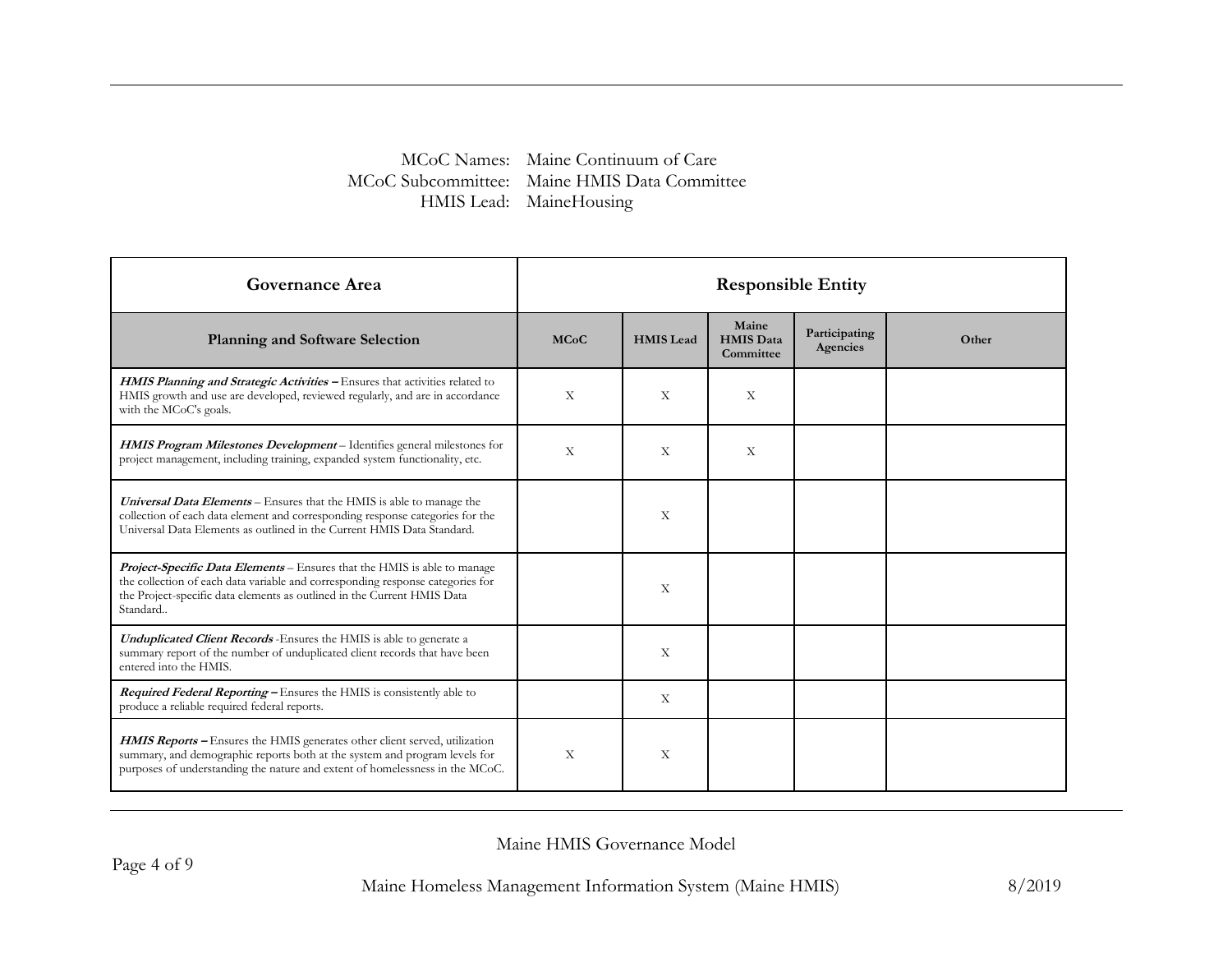<span id="page-4-0"></span>

| <b>Governance Area</b>                                                                                                                                                                                                                                                                                                                                                                                                                                                   | <b>Responsible Entity</b> |                  |                                        |                           |                  |
|--------------------------------------------------------------------------------------------------------------------------------------------------------------------------------------------------------------------------------------------------------------------------------------------------------------------------------------------------------------------------------------------------------------------------------------------------------------------------|---------------------------|------------------|----------------------------------------|---------------------------|------------------|
| Governance and Management                                                                                                                                                                                                                                                                                                                                                                                                                                                | <b>MCoC</b>               | <b>HMIS</b> Lead | Maine<br><b>HMIS Data</b><br>Committee | Participating<br>Agencies | Other            |
| HMIS Governance Structure - Ensures a HMIS governance model is<br>developed and formally documented between the HMIS Lead Agency/grantee<br>and the community planning body(ies). Ensures that a formal agreement that<br>outlines management processes, responsibilities, decision-making structures, and<br>oversight of the HMIS projects as been executed (as evidenced by a<br>Memorandum of Understanding, Letter of Agreement, or similar such<br>documentation). |                           |                  | X                                      |                           |                  |
| HMIS Governance Monitoring-Regularly monitors the HMIS Lead/Grantee<br>on adherence to the agreement.                                                                                                                                                                                                                                                                                                                                                                    | X                         |                  |                                        |                           |                  |
| HMIS Oversight Inclusive Participation - Ensures membership of the<br>Maine HMIS Data Committee is inclusive of decision makers representing the<br>MC <sub>o</sub> C.                                                                                                                                                                                                                                                                                                   | $\mathbf X$               |                  |                                        |                           |                  |
| <b>HMIS Technical Support - Provides technical expertise commensurate with</b><br>the general HMIS program oversight; provides timely support on high level<br>technical matters; reviews and authorizes HMIS software changes in response to<br>the changing requirements of participating Agencies; and, generally reviews and<br>authorizes special issues brought to it by participating Agencies.                                                                   |                           | X                |                                        |                           | HUD, HMIS Vendor |
| HMIS Software Technical Support-Provides technical expertise<br>commensurate with the requirements of the HMIS software and/or system;<br>provides timely support on software technical matters; is responsible for<br>implementation of authorized changes to the HMIS software and processes;<br>and, generally implements resolutions to any special issues authorized by the<br>HMIS Technical Support Entity within the software and/or overall system.             |                           | X                |                                        |                           | HUD, HMIS Vendor |
| HMIS IT Issue Tracking - Maintains a regularly updated list of HMIS system<br>service requests, activities, deliverables, and resolutions.                                                                                                                                                                                                                                                                                                                               |                           | X                |                                        |                           |                  |
| HMIS IT Issue Monitoring (Community Level) - Regularly reviews HMIS<br>System service requests, activities, deliverables and resolutions. Provides<br>authoritative support when necessary to expedite IT issue resolution.                                                                                                                                                                                                                                              |                           | X                |                                        |                           |                  |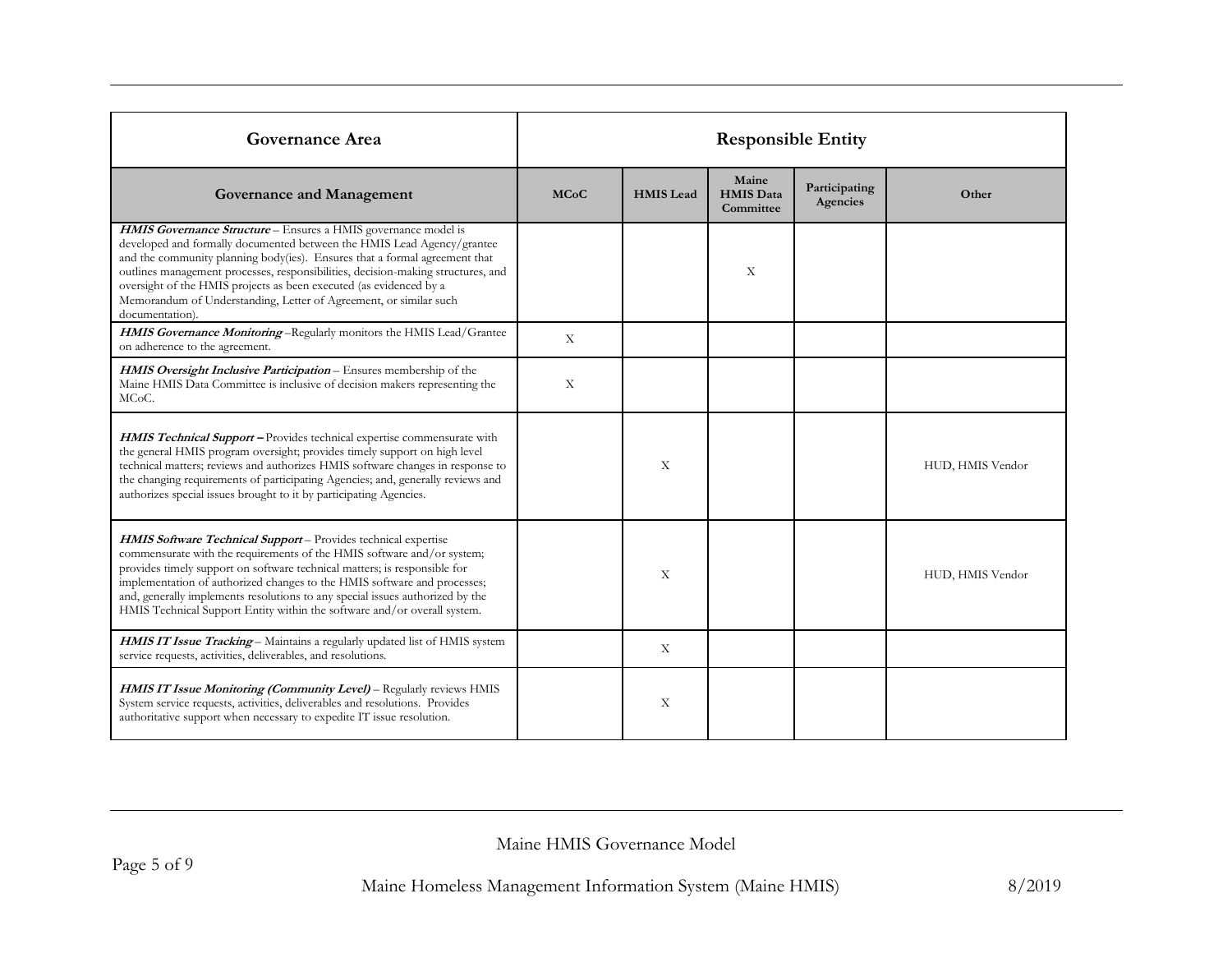| <b>HMIS Staff Organization Chart</b> – Maintains a current and accurate<br>organization chart that clearly identifies all team members, roles and<br>responsibilities, and general work activities/functions. Organization chart is<br>available for review (see Appendix B: Organization Chart).                                                                                                                                | X |  |                    |
|----------------------------------------------------------------------------------------------------------------------------------------------------------------------------------------------------------------------------------------------------------------------------------------------------------------------------------------------------------------------------------------------------------------------------------|---|--|--------------------|
| HMIS Software Training - Provides regular training on software usage,<br>software and data security, and data entry techniques to participating Agencies.<br>Develops, updates, and disseminates data entry tools and training materials,<br>includes train the trainer. Monitors and ensures system and data security.                                                                                                          | X |  | <b>HMIS</b> Vendor |
| <b>HMIS User Feedback -</b> Manages and maintains mechanisms for soliciting,<br>collecting, and analyzing feedback from end users, program managers, agency<br>executive directors, and homeless persons. Feedback includes impressions of<br>operational milestones and progress, system functionality, and general HMIS<br>operations. Examples of feedback include satisfaction surveys, questionnaires,<br>and focus groups. | X |  |                    |
| <b>System Operation and Maintenance - Responsible for the day-to-day</b><br>operation and maintains the HMIS System.                                                                                                                                                                                                                                                                                                             | X |  |                    |

<span id="page-5-0"></span>

| Governance Area                                                                                                                                                                                                                                             | <b>Responsible Entity</b> |                  |                                        |                                  |       |
|-------------------------------------------------------------------------------------------------------------------------------------------------------------------------------------------------------------------------------------------------------------|---------------------------|------------------|----------------------------------------|----------------------------------|-------|
| <b>Compliance Monitoring</b>                                                                                                                                                                                                                                | <b>MCoC</b>               | <b>HMIS</b> Lead | Maine<br><b>HMIS Data</b><br>Committee | Participating<br><b>Agencies</b> | Other |
| <b>HMIS Management Issues - Ensures that the HMIS is managed in</b><br>accordance to MCoC policies, procedures, and goals.                                                                                                                                  | Χ                         | X                | Χ                                      |                                  |       |
| Agency and Program HMIS Participation - Regularly monitors program and<br>agency-level participation in HMIS                                                                                                                                                | X                         | X                |                                        |                                  |       |
| NOFA, LSA, PIT, and HIC Participation - Ensures participation in the<br>NOFA (Notice of Funding Availability), LSA (Longitudinal System Analysis),<br>PIT (Point in Time), and HIC (Housing Inventory Chart).                                               | X                         |                  |                                        |                                  |       |
| Client - Ensures the completion and documentation of Authorization for<br>Disclosure of Health and/or Personal Information, as appropriate with the<br>MCoC's Authorization for Disclosure of Health and/or Personal Information<br>Policies and Protocols. |                           | X                |                                        | X                                |       |
| Data and System Security - Ensures adherence by agency staff with the HMIS<br>data and system security protocols as outlined by the MCoC and the Current<br>HMIS Data Standard.                                                                             |                           | Χ                |                                        | Х                                |       |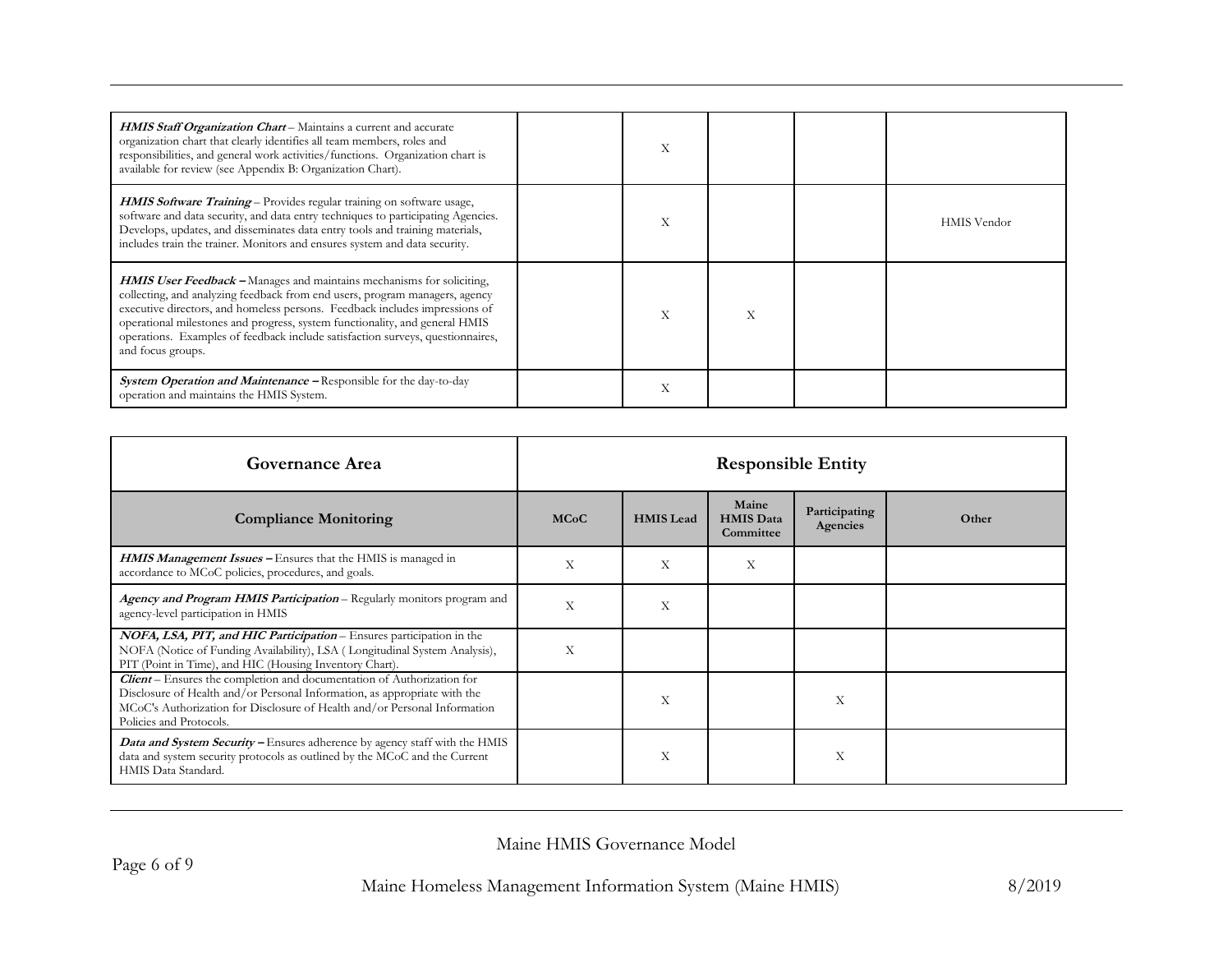<span id="page-6-0"></span>

| <b>Governance Area</b>                                                                                                                                                                                                                                                                                          | <b>Responsible Entity</b> |                  |                                           |                           |                  |
|-----------------------------------------------------------------------------------------------------------------------------------------------------------------------------------------------------------------------------------------------------------------------------------------------------------------|---------------------------|------------------|-------------------------------------------|---------------------------|------------------|
| Data Quality                                                                                                                                                                                                                                                                                                    | <b>MCoC</b>               | <b>HMIS</b> Lead | <b>HMIS</b><br><b>Advisory</b><br>Council | Participating<br>Agencies | Other            |
| Data Quality Standards - Develops and enforces community level data<br>quality plan and standards.                                                                                                                                                                                                              | X                         | X                | X                                         |                           | <b>HUD</b>       |
| Universal Data Elements - Ensures the collection of each data variable and<br>corresponding response categories on all clients served by HUD, other<br>federally funded partners, the State of ME, and non-funded participating<br>projects.                                                                    | X                         | X                | X                                         | X                         |                  |
| Project-Specific Data Elements - Ensures the collection of each data<br>variable and corresponding response categories specific to their program type<br>on all clients served by HUD, other federally funded partners, the State of<br>ME, and non-funded participating programs.                              | X                         | X                | X                                         | X                         |                  |
| <b>Data Quality Reports</b> – Regularly runs and disseminates data quality reports<br>to participating programs that indicate levels of data entry completion,<br>consistency with program model, and timeliness as compared to the<br>community data quality standards.                                        |                           | X                |                                           | X                         |                  |
| <b>Data Quality Reports</b> – Provides technical assistance and training in<br>response to data quality reports disseminated to participating programs that<br>indicate levels of data entry completion, consistency with program model, and<br>timeliness as compared to the community data quality standards. |                           | X                |                                           |                           |                  |
| <b>Data Reports</b> -data entry completion, quality, consistency, and timeliness is<br>compliant with the CSV HUD reporting requirements for uploads to SAGE,<br>HDX, and any other federal required upload repository systems.                                                                                 |                           |                  |                                           | X                         | HUD, HMIS Vendor |
| <b>Data Quality Reports</b> – Regularly runs and disseminates data quality reports<br>to the community planning entity that indicate cross program levels of data<br>entry completion, consistency with program model, and timeliness as<br>compared to the community data quality standards.                   |                           | X                |                                           |                           |                  |
| <b>Data Quality Reports</b> - Regularly reviews data quality reports at community<br>planning level on data entry completion, consistency with program model, and<br>timeliness as compared to the community data quality standards.                                                                            | X                         | X                | X                                         |                           | HMIS End Users   |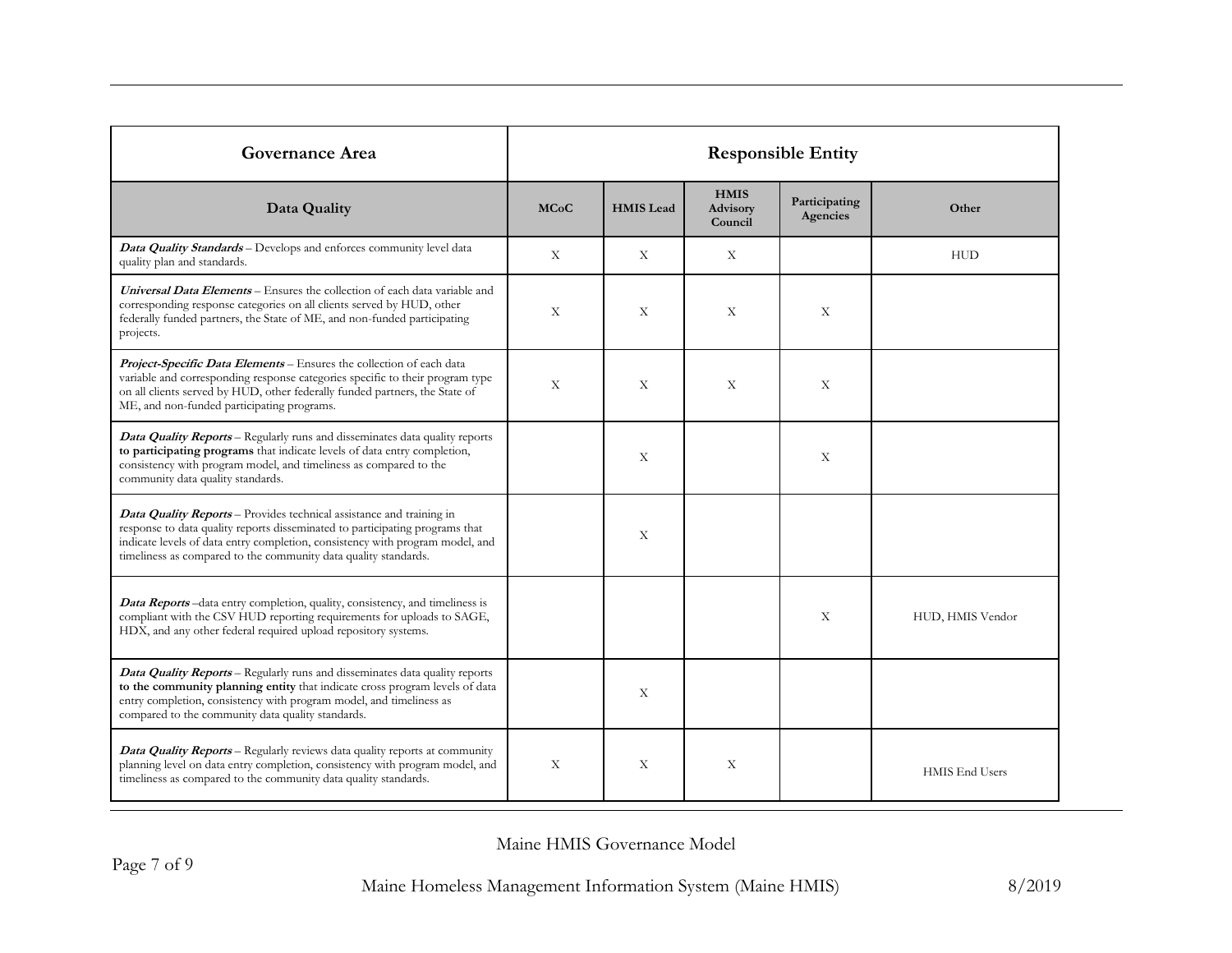<span id="page-7-0"></span>

| Governance Area                                                                                                                                                                                                                                                                                                                                                                                       | <b>Responsible Entity</b> |                  |                                        |                           |            |
|-------------------------------------------------------------------------------------------------------------------------------------------------------------------------------------------------------------------------------------------------------------------------------------------------------------------------------------------------------------------------------------------------------|---------------------------|------------------|----------------------------------------|---------------------------|------------|
| <b>Policy Development and Oversight</b>                                                                                                                                                                                                                                                                                                                                                               | <b>MCoC</b>               | <b>HMIS</b> Lead | <b>Maine HMIS</b><br>Data<br>Committee | Participating<br>Agencies | Other      |
| Client Confidentiality and Privacy Training - Provides regular<br>training on client confidentiality and privacy requirements to intake<br>staff, data entry staff and reporting staff at participating Agencies.<br>Ensures all Agencies have sufficient privacy policies and protocols in<br>place.                                                                                                 |                           | $\mathbf X$      |                                        | $\boldsymbol{\mathrm{X}}$ |            |
| MCoC System Performance Measurement Training - Provides<br>regular training and guidance on program performance measurement.                                                                                                                                                                                                                                                                          | $\boldsymbol{\mathrm{X}}$ | X                |                                        |                           | <b>HUD</b> |
| MCoC Community Planning Goals and Objectives Training-<br>Provides training and regularly reviews the progress of the Community<br>Planning Goals and Objectives.                                                                                                                                                                                                                                     | $\boldsymbol{\mathrm{X}}$ | $\mathbf X$      |                                        |                           |            |
| Business Practices Training - Provides training and guidance on<br>business practices to support MCoC and HMIS policies (MCoC-specific<br>protocols, ethics, strategies for communication, etc.).                                                                                                                                                                                                     | X                         | X                | X                                      |                           |            |
| Participating Agency Documentation - Maintains documentation of<br>the number of participating Agencies (utilizing the HMIS system) is up-<br>to-date. A comparative analysis of planned versus actual deployments<br>at the project level is highly desired but not compulsory.                                                                                                                      |                           | X                |                                        |                           |            |
| Participation Rates - Provides regular reports on HMIS participation<br>rates to MCoC Data Subcommittee. An analysis of agency-specific<br>barriers with potential solutions is highly desired but not compulsory.                                                                                                                                                                                    |                           | X                |                                        |                           |            |
| <b>Policies and Procedures</b> -Ensures the existence and use of HMIS<br>Policies and Procedures.                                                                                                                                                                                                                                                                                                     |                           | $\mathbf X$      | $\mathbf X$                            |                           |            |
| Agency Participation Agreement - Ensures and maintains written<br>agreements with participating Agencies that describes the protocols for<br>participation in the HMIS. Also, Ensures and maintains written<br>agreements with participating Agencies who share client level data that<br>describes the level of data element or program information sharing<br>among the data sharing HMIS Agencies. |                           | X                |                                        |                           |            |
| HMIS End-User Agreement - Ensures and maintains a written<br>agreement with each authorized user of the HMIS that defines<br>participation protocols, including training criteria, consent protocols,<br>system use, and privacy and security standards.                                                                                                                                              |                           | X                |                                        | X                         |            |
| Data Release - Ensures that the MCoC has a defined and documented<br>HMIS data release protocol that governs release of all data from the<br>HMIS.                                                                                                                                                                                                                                                    |                           | X                |                                        | X                         |            |